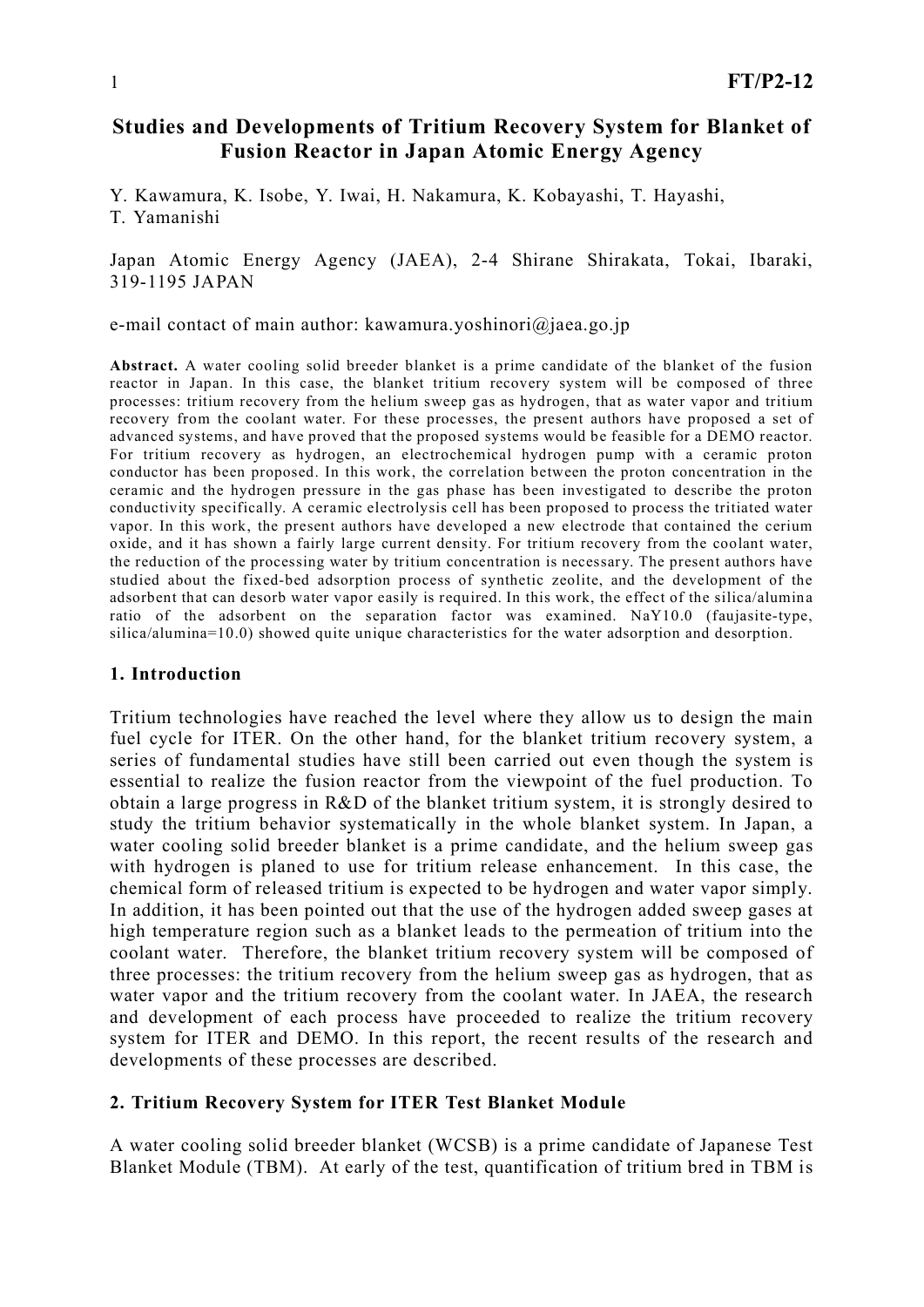an important subject. Tritium recovery system (TRS) has a role of the recovery and quantification of tritium in the sweep gas. Therefore, we have proposed TRS using the conservative method [1]. It consists with the dryer, the cryogenic molecular sieve bed (CMSB) and the palladium membrane diffuser (PD). At first, the sweep gas is introduced to the dryer (packed bed of synthetic zeolite) to remove water vapor. And then, the gas is introduced to CMSB. CMSB is the packed bed of synthetic zeolite that is kept at 77 K. In CMSB, hydrogen isotopes including tritium are removed from the sweep gas by adsorption, and the gas is returned to the TBM. The water captured by the dryer is released again by the heating and the inert gas circulation. This gas is introduced to the condenser to correct water as liquid. Tritium in the corrected water is measured by calorimeter or liquid scintillation counter. Hydrogen adsorbed on CMSB is also released by the heating. The released gas still includes helium. So, the gas is circulated between CMSB and PD. Hydrogen isotopes only permeate through membrane, and are collected in the measuring tank. Tritium is measured by PVTC (Pressure, Volume, Temperature, Concentration) method. Analysis and measurement system (AMS) is also installed in the glove box with TRS. So, we plan to monitor and quantify tritium based on the chemical form using TRS. The recent activity is the design. *FIG.1.* shows the schematic of the designed CMSB, and its outline is listed in Table 1. However, the design condition is still not fixed yet. Hereafter, the design change is probable. The design will be continued.

Cooling the sweep gas and the bed to 77K is necessary in CMSB, and this poor thermal efficiency also becomes the weak point in the application of it to the system of the DEMO reactor: it leads to the huge system. Therefore, the development of more effective method is necessary.



#### 3.Tritium Recovery from Helium Sweep Gas as Hydrogen

To overcome these problems, we have paid our attention on the hydrogen pump (HP) with a ceramic proton conductor. HP has proton conductor membrane, and can extract hydrogen selectively by the applying voltage on the membrane. Perovskite-type ceramic has proton conductivity at fairly high temperature, and  $SrCe<sub>0.95</sub>Yb<sub>0.05</sub>O<sub>3-a</sub>$ (SCO) is one of the candidates of the ceramic proton conductor for the membrane of HP. Its ionic hydrogen transportation property has been investigated [2-4]. To design HP, the clarification of the hydrogen (proton) transfer process is important. The performance of HP is evaluated by proton conductivity. The proton conductivity is expressed by Nernst-Einstein equation as;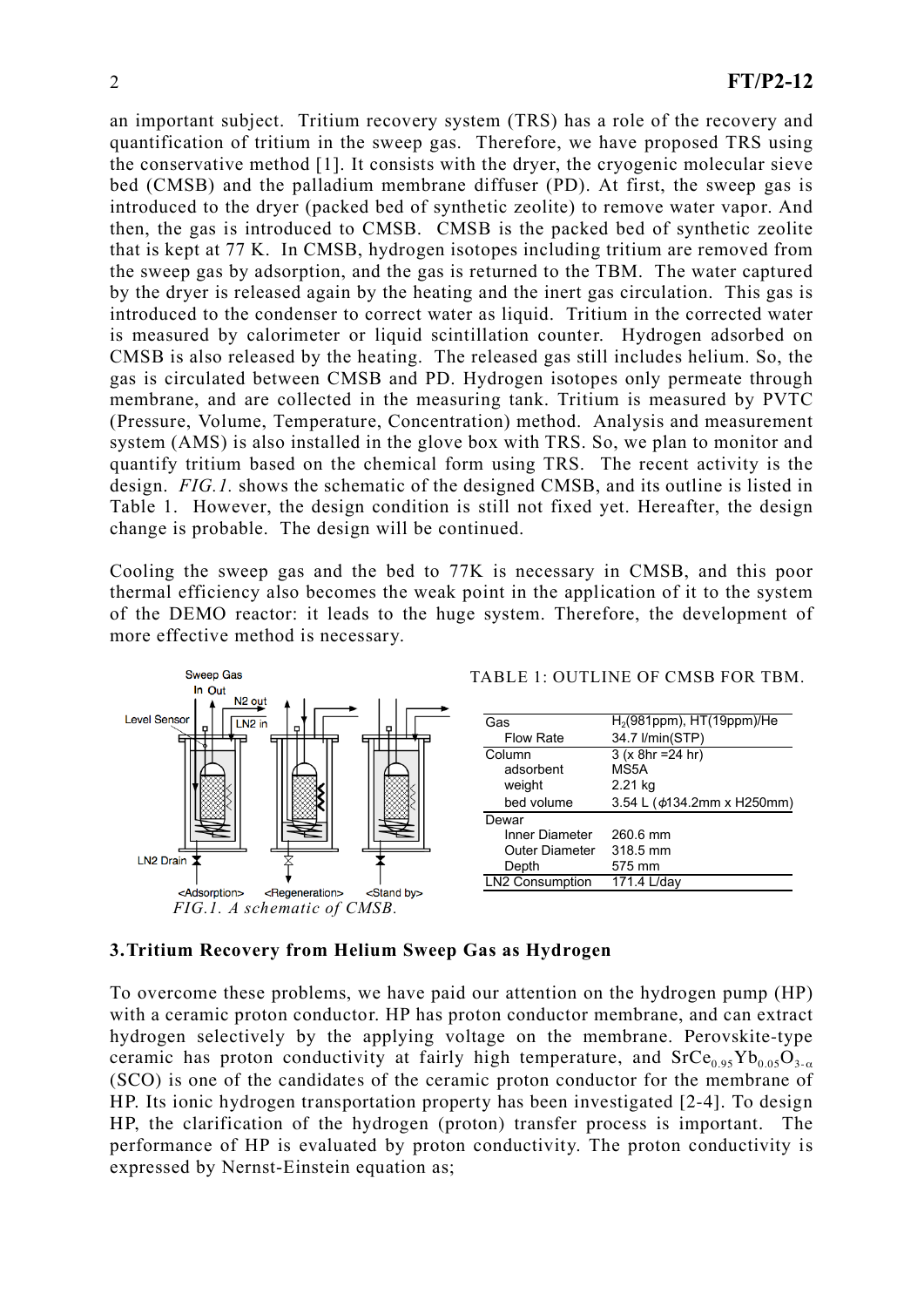$$
\sigma = nD(eZ)^2/kT,\tag{1}
$$

$$
\overline{1}
$$

where  $\sigma$  is the ion conductivity (S/m), *n* is the ion concentration in ion conductor  $(n/m<sup>3</sup>)$ , *D* is the diffusion coefficient of ion in the ion conductor  $(m<sup>2</sup>/s)$ , *e* is the elementary charge  $(C)$ ,  $Z$  is the valence number  $(-)$ ,  $k$  is the Boltzmann constant  $(J/K)$ and  $T$  is the absolute temperature  $(K)$ . The proton conductivity consists of the diffusion coefficient and the proton concentration in the ceramic, and is similar to the permeation coefficient, but it has been treated as the constant so far. We have pointed out that it depends on the hydrogen pressure in a gas phase [4]. In this work, the proton concentration in SCO was investigated by the impedance measurement under various hydrogen atmospheres.

*FIG.2.* shows the schematic diagram of the experimental apparatus. The sample used in this work was a disk type SCO made by TYK Co. Its diameter was 15 mm, and thickness was varied between 0.5-2.0 mm. Platinum (Pt) electrode (area: 1.0  $\text{cm}^2$ ) was pasted on the both surface of the disk. The SCO sample was hanged into the quartz tube by the Pt wires, that were connected with the potentiostat. The sample gas  $(H_2: 0.01-100 \%)$ , He balanced)



*FIG.2. The schematic diagram of the experimental apparatus of the impedance measurement.* 

was passed through the dryer to remove residual  $H_2O$ , and was introduced to the quartz tube with a certain flow rate (0.1-0.4 l/min STP). H<sub>2</sub>O in the sample gas ( $>2\%$ ) was added by the water bubbler. The voltage of alternating current was 100mV in the root mean square. Its frequency was varied below 1.0 MHz. The experimental temperature was 873 K. The conductivities were estimated from the observed impedance plot.

*FIG.3.* shows an example of the impedance plot obtained in this work. In this plot, the smaller value of the intercepts on the real axis corresponds to the resistance of the ceramic bulk. From the results of the direct current experiments in our previous works [2-4], the transport number of proton is expected to be 1.0 under the experimental condition in this work. So, the conductivity obtained in this experiment is considered to be the proton conductivity. The proton conductivity has been obtained under various hydrogen atmosphere. And, the proton concentration in SCO has been obtained from Eq.(1) using the reported diffusion coefficient of hydrogen in SCO crystal grain [5].

*FIG.4.* shows the correlation between the proton concentration in SCO and the hydrogen concentration in the gas phase. The closed keys and the open keys mean the proton concentration in SCO at the dry conditions and that at the wet conditions, respectively. The maximum value of the proton concentration indicated with the broken line is based on the balance of the valence of SCO ( $\alpha$  equals to zero). As shown in *FIG.4.*, the proton concentration in SCO concerns the hydrogen partial pressure in the gas phase. The solid line and the dotted chain line mean the least square approximation of the data at the dry condition and the wet condition, respectively. The slope at the dry condition  $(1/6)$  and that at the wet condition  $(1/16)$ are much smaller than 1/2 (dissociative absorption). The cause of this difference is not clear, but under the electric field, the proton concentration might be strongly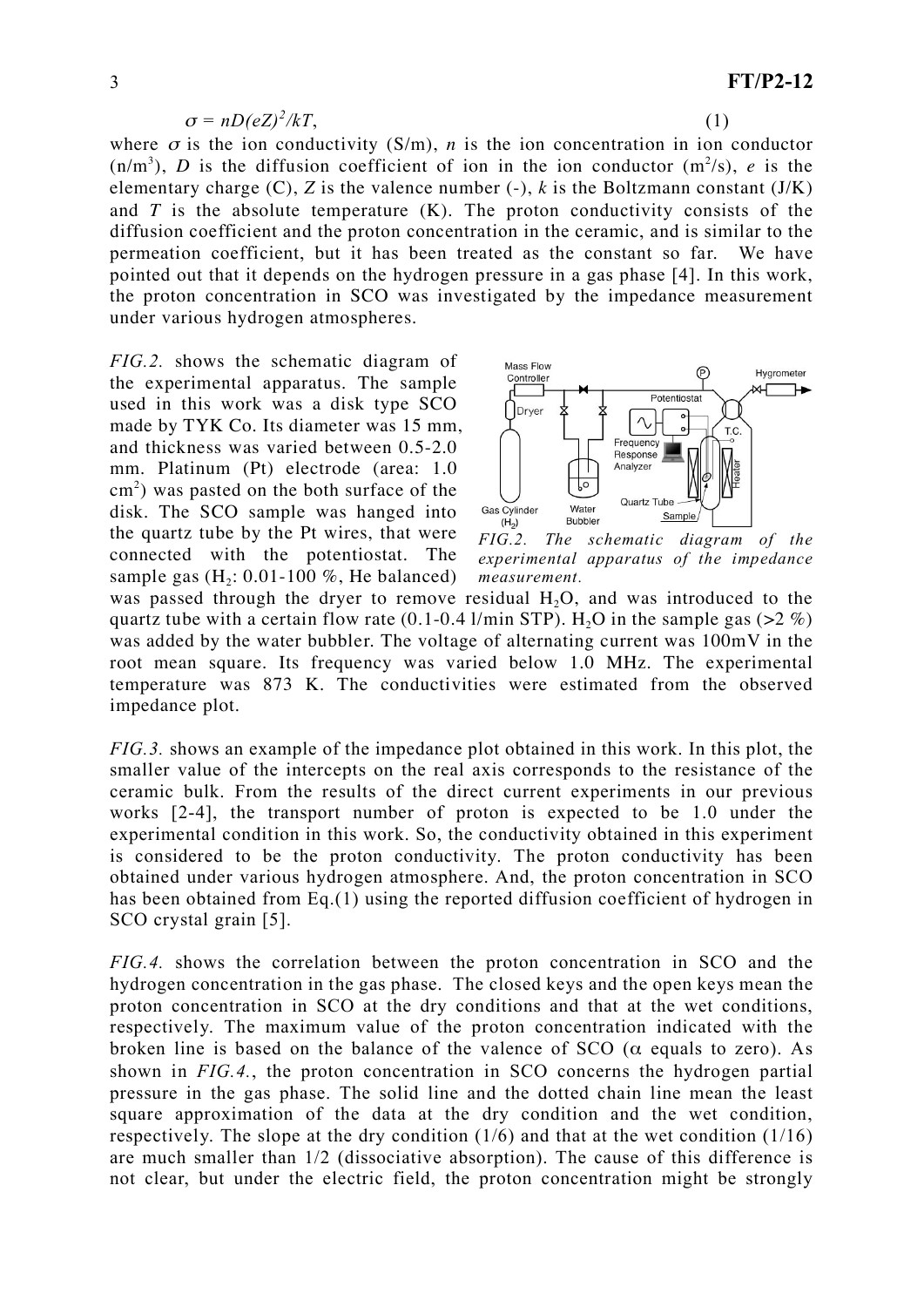affected to the balance of the valence. In addition, the water vapor affects the proton concentration. The proton migrates along the oxygen site in the crystal of SCO. In the wet condition, the outflow of oxygen from SCO is prevented by the water vapor, and the proton concentration is kept higher than the dry condition. From above study, it has been shown that the partial pressures of hydrogen and water vapor control the proton concentration in the ceramic as a key parameter of the system.



*FIG.3. An example of the impedance plot.* 

*FIG.4. The correlation between the proton concentration in SCO and the hydrogen concentration in the gas phase.* 

### 4. Tritium Recovery from Helium Sweep Gas as Water Vapor

A part of tritium bred in the blanket is released as water vapor. Electrolysis is the probable method for the water processing. However, since the tritium level of the water vapor is expected to be extremely high, solid polymer electrolyte (SPE) used for the electrolysis cell of the Water Detritiation System (WDS) in ITER, is not used to avoid degradation by radiation damage. A ceramic electrolysis will be only method to recover tritium from high-level tritiated water. *FIG.5*, shows the principle of the ceramic electrolysis method. Yttria Stabilized Zirconia (YSZ) is well known material having oxygen ion conductivity over 873 K. As shown in *FIG.5.*, the electrode on YSZ has the porous structure. In this method, voltage is applied to YSZ. Water vapor reached the electrode-YSZ interface is electrolyzed and hydrogen is released. Oxygen ion permeates though YSZ, and is released as oxygen molecule from the counter electrode. We had developed the ceramic electrolysis cell (CEC) for the Tokamak Exhaust Processing (TEP) of ITER, and its reliability had already been proofed [6,7]. The residual problem is the low electrolysis efficiency by use of ceramic.

To increase the efficiency of this process, we focused on the electrode. Its structures or compositions are also important factor to determine the efficiency. Pt-YSZ compounds were used as ordinary electrode of CEC. The efficiency of electrolysis is expressed as the current density, and the current density of the Pt-YSZ electrode was around 10 mA/cm<sup>2</sup> at 1073 K. It was reported that the electrode containing cerium oxide (ceria) improved the efficiency of electrochemical reaction [8,9]. So, we developed new two types of electrodes and tested. One is the ceria double-layer electrode in which ceria is the inner layer and the Pt-YSZ is the outer layer. The other is the Pt-YSZ-ceria electrode using the Pt-YSZ-ceria compound.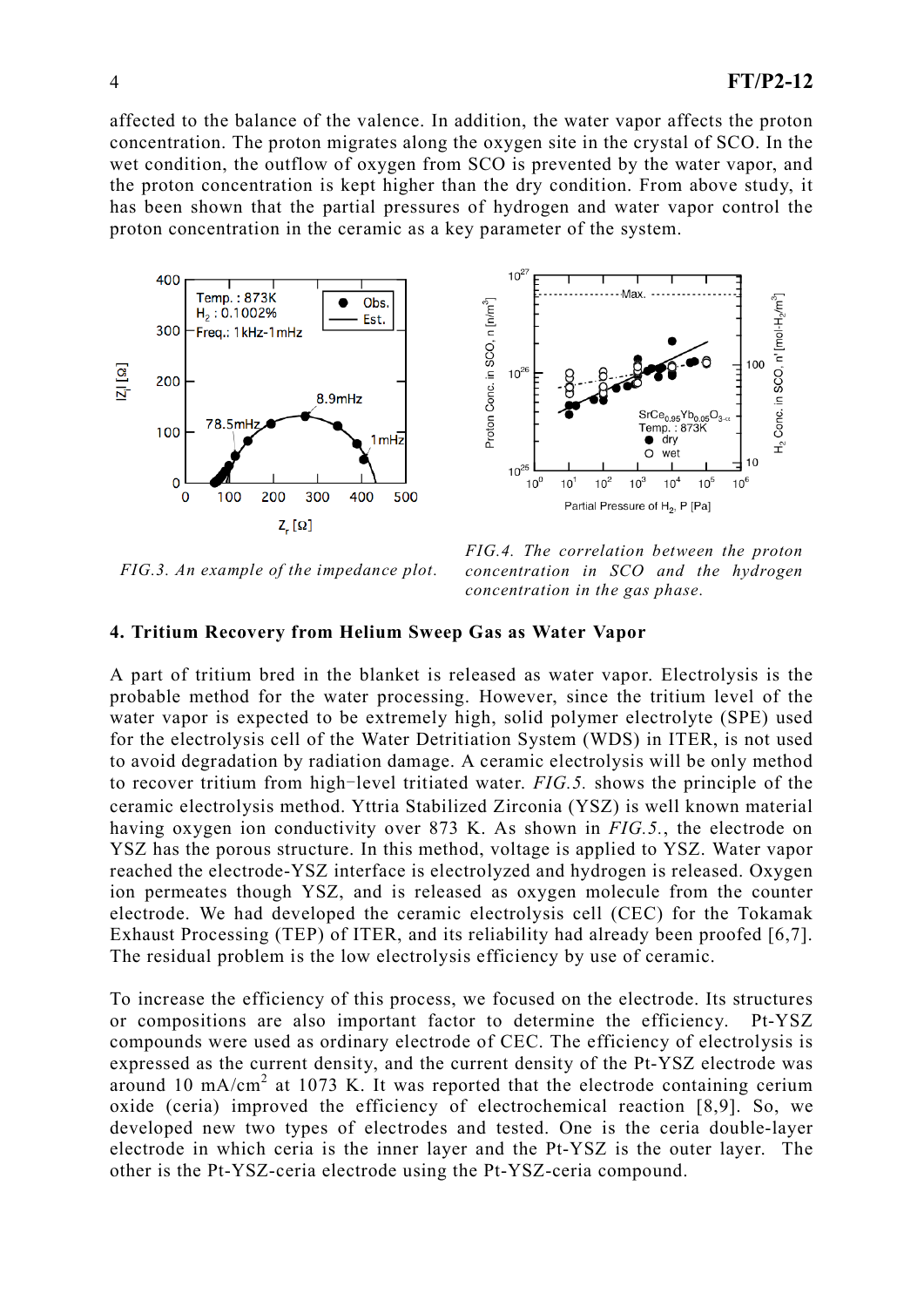The samples prepared were the Pt-YSZ electrode, the ceria double-layer electrode and the Pt-YSZ-ceria electrode. The substrates were the disk type YSZ 22 mm in diameter and 1.5 mm in thickness). The sample gas was argon, and its water concentration was adjusted between 100-2400 ppm. The sample gas was introduced to the CEC with the flow rate of 150  $\text{cm}^3/\text{min}$  (STP). The experimental temperature was 1073 K. The voltage was applied between 0-1800 mV, and the electric current was measured.



*FIG.5. Principle of ceramic electrolysis method. FIG.6. Current density of three types of electrode on different voltage.*

*FIG.6.* shows the comparison of the current density during three types of electrodes. The current densities of each ceria electrodes are three times larger than that of ordinary electrode. This result indicates that electrode strongly affects the electrochemical reaction and that the optimization of electrode may dramatically extend performance of the ceramic electrolysis method. The improvement of efficiency will be caused by ceria that has complex conduction of oxygen ion and electron. Electrochemical reaction is expected to take place by three-phase (the substrate ceramic, the electrode and the gas phase) boundary. Ceria in the electrode can work as double phase (substrate and electrode) due to its complex conduction. Thus, the density of three-phase boundary will be increased by ceria, and this increase leads to enhancement of the electrode reaction. On the other hand, the decrease of the over-potential by use of ceria is also probable. Some additive elements work like catalysis and decrease the over-potential. To clarify the mechanism of the electrolysis efficiency enhancement, the detailed experiments concerning with the dependence of ceria concentration or the measurement of over-potential are required.

#### 5. Tritium Recovery from Coolant Water

Under the WCSB blanket concept, a problem we have to face is that considerable part of bred tritium will be continuously permeated into the coolant so far as sound permeation barrier technique has not established. Even in case when the permeation barrier reduces tritium permeation to 1/100 in comparison with no barrier, tritium will permeate at the rate of 1.3 g/day from blanket to the coolant [10]. Tritium that has permeated into the coolant is evaluated to be HTO. To keep the tritium level of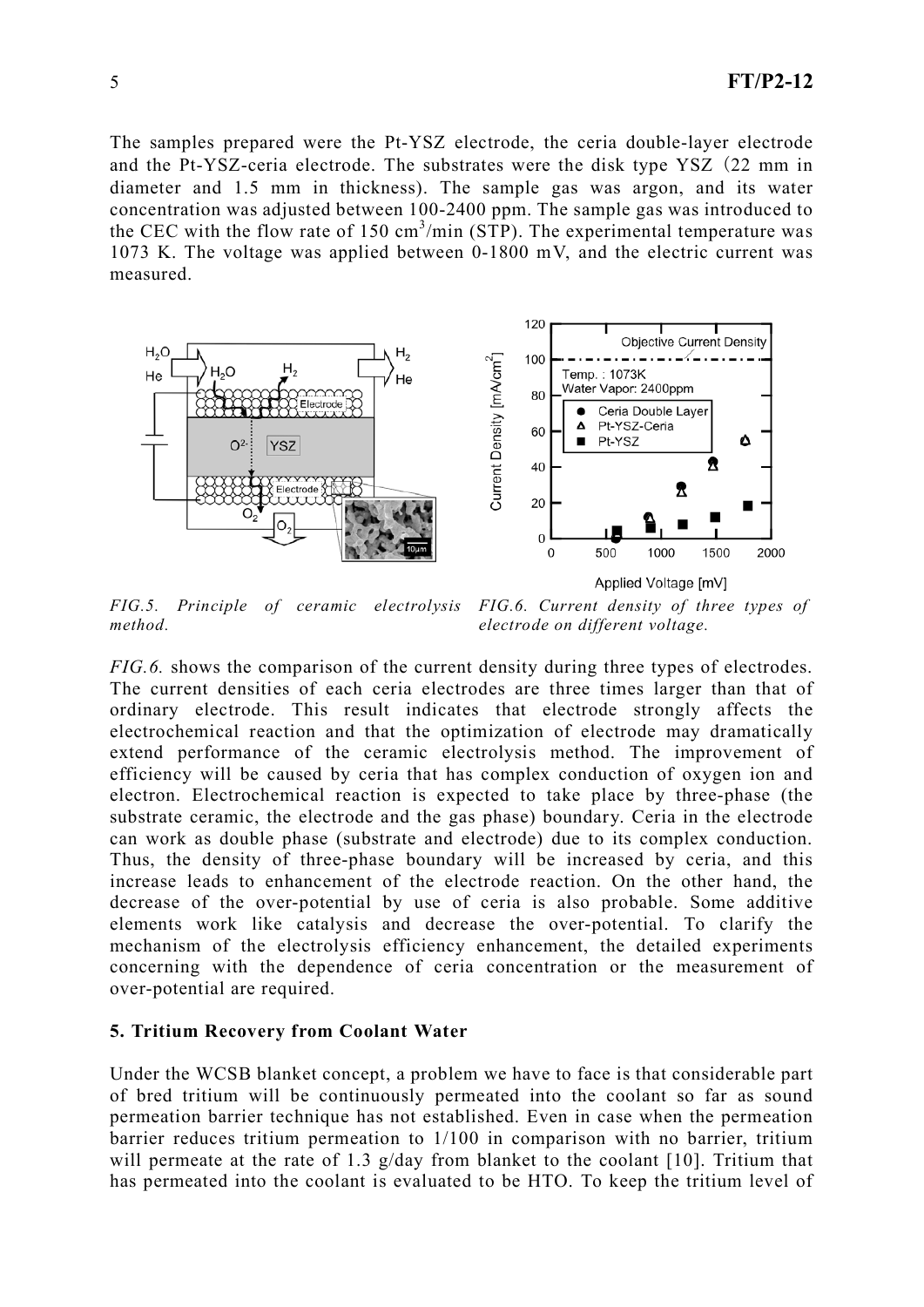the coolant to be acceptable, tritium recovery from the coolant is essential even if the permeation barrier technique would be established. The throughput required is assessed to be more than 100 kg/h to maintain the coolant tritium level less than  $3.7\times10^{11}$  Bq/kg. In ITER, WDS is installed to process the tritiated water produced mainly through the regeneration process of dryers in the Atmospheric Detritiation System (ADS). Since the expected throughput is estimated to be no more than 20 kg/h, the concept of the Combined Electrolysis Catalytic Exchange (CECE) process was selected for the ITER-WDS [11]. The application of CECE type WDS to the tritium recovery from the blanket coolant is difficult. The reasons are that 1) a huge SPE system corresponding to the large throughput becomes severe problem from the viewpoint of economics, and that 2) the scale-up of water-hydrogen exchange towers is difficult from the viewpoint of water distribution in the tower. It is supposed that the value of throughput is limited for the CECE type WDS. Therefore, it is inevitable to install tritium pre-concentration system at the front of CECE type WDS to reduce throughput to the acceptable level.

Water distillation (WD) is an established tritium concentration process, although its separation factor is practically small. Considering applying WD to the tritium pre-concentration process, the scale of WD will become unacceptably huge and it leads to the undesirable scale enlargement of ADS because of enlargement of the housing of WD [12]. Therefore, development of advanced tritium concentration process of the large throughput instead of WD process has been essential. So, we have proposed to apply pressure swing adsorption (PSA) which uses zeolite to the tritium pre-concentration process. PSA system needs the additional functions to the established dryer system, which are the isotope separation in the adsorption operation and the quick dehydration in the regeneration operation. Though there are some reported data concerning HTO/H<sub>2</sub>O separation factor with commercial zeolite, fundamental data of zeolite on not only the isotope separation but also the dehydration characteristics are essential to design the PSA system for WDS. We focused on the understanding of the influence of silica/alumina ratio of faujasite-type (X-, Y-type) zeolite on water adsorption/desorption properties and on the isotope effect systematically in the  $H_2O$ -HTO system.

*FIG.7.* shows the conceptual diagram of a PSA. Basically, the system is composed of a pair of columns: when one is in adsorption, the other is in dehydration using a

vacuum pump. Both columns are operated at room temperature. As to the column in adsorption, the dry gas is discharged from the column before the breakthrough of  $H_2O$ . This gas is used as the purge gas to dehydrate the other column. We encountered difficulties when we used the zeolite with low framework silica/alumina ratio since considerable amount of dry purge gas was necessary to dehydrate the zeolite at room temperature. To solve the insufficiency of amount of purge gas, we focused on the effect of the silica/alumina ratio on the dehydration. *FIG.8.* shows dehydration performance of zeolite with various framework silica/alumina ratios. In a

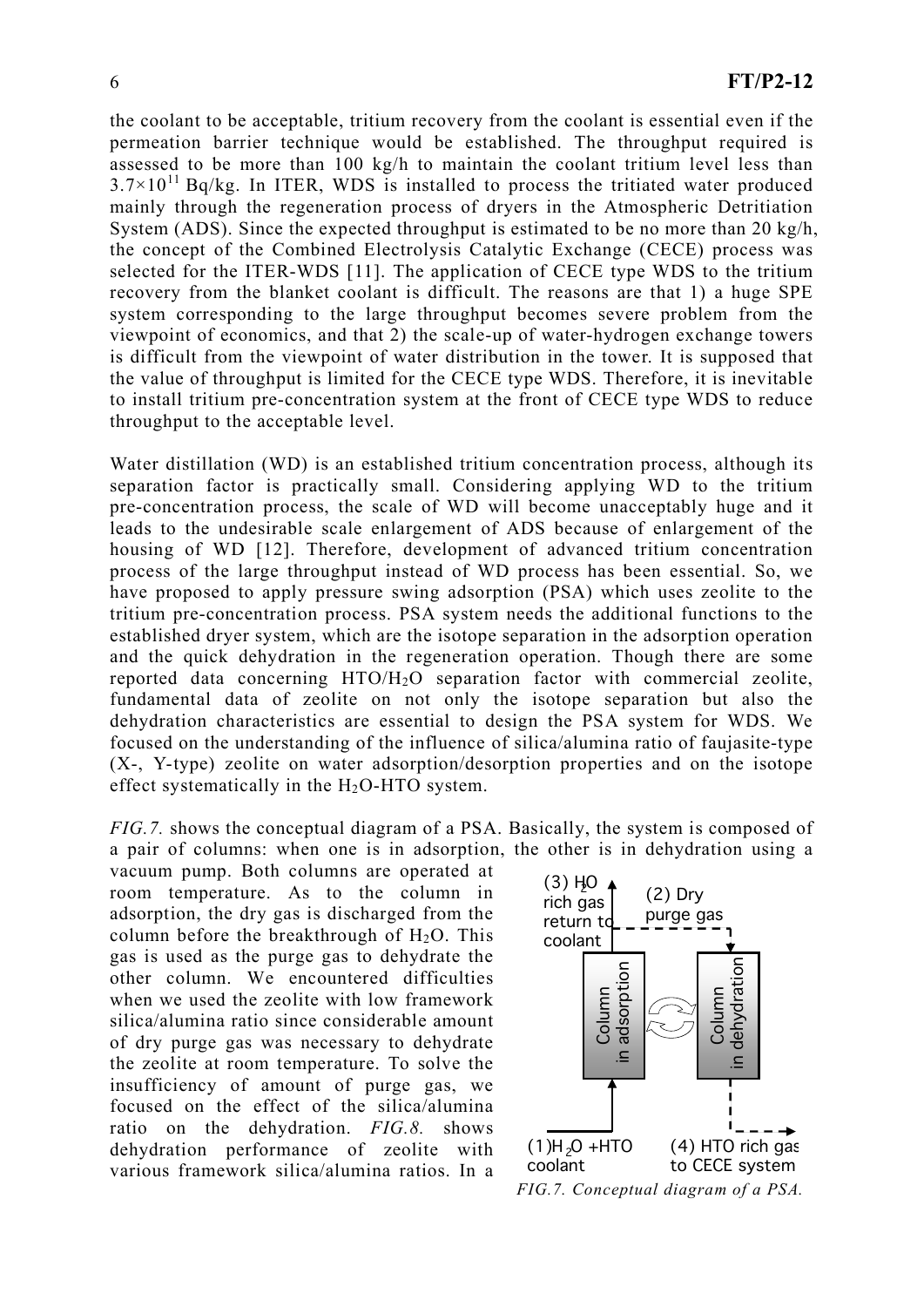tested condition, amount of dry gas discharged from the column in adsorption was approximately 30 NL [12]. The NaY (Cation: Na, Y-type) zeolite with the framework silica/alumina ratio of 10.0 (NaY10.0) showed the characteristic dehydration: The amount of  $H_2O$  desorption from NaY10.0 by 30 NL of dry purge gas was approximately three times as large as those of other zeolites. This is mainly due to the considerable change in pore size distribution of the faujasite-type zeolite when the framework silica/alumina ratio was changed from 7.0 to 10.0 [12]. *FIG.9.* shows the separation factors of HTO/H2O observed with static and breakthrough methods. The large separation factor means enrichment of HTO. The NaY10.0 showed the distinctively large separation factor. The difference of the pore-diffusion rate between  $H_2O$  and HTO strongly affects the factor due to the larger pore size of NaY10.0. More investigation is necessary to evaluate the separation factor of NaY10.0 under various conditions. To reduce the volume of tritiated water to 1/6 (100 kg/h from blanket coolant and 20 kg/h from ADS to 20 kg/h for CECE feed through) using PSA, a cascade of several pair of columns are essential. The size of the largest column are evaluated as 2.30 m I.D. x 2.77 m H with 15000 kg of adsorbent.



*FIG.8. Dehydration performance of zeolite with various framework SiO2/Al2O3 ratios*   $(Symbols; \Box$  *for*  $SiO_2/Al_2O_3=2.0$ ,  $\bullet$  *for* 5.0,  $\Delta$  for 10.0)



*FIG.9. Separation factors of HTO/H2O observed with static and breakthrough methods (Symbols;*  $\Box$  *for static method, for breakthrough method).* 

### 6. Conclusion

The recent results of the research and development of tritium recovery system for blanket are folloews;

- (1) Tritium recovery system for ITER-TBM of Japan is the complex system of dryer, cryogenic molecular sieves bed and palladium membrane diffuser. Its design has been revised. However, TBM design is still not fixed yet. Minor design change may be carried out hereafter.
- (2) Hydrogen pump has been proposed as the process that recovers tritium from helium sweep gas as hydrogen, and the correlation between the proton concentration in the ceramic and the hydrogen partial pressure in the gas phase has been quantified. The partial pressures of hydrogen and water vapor control the proton concentration in the ceramic as a key parameter of the system.